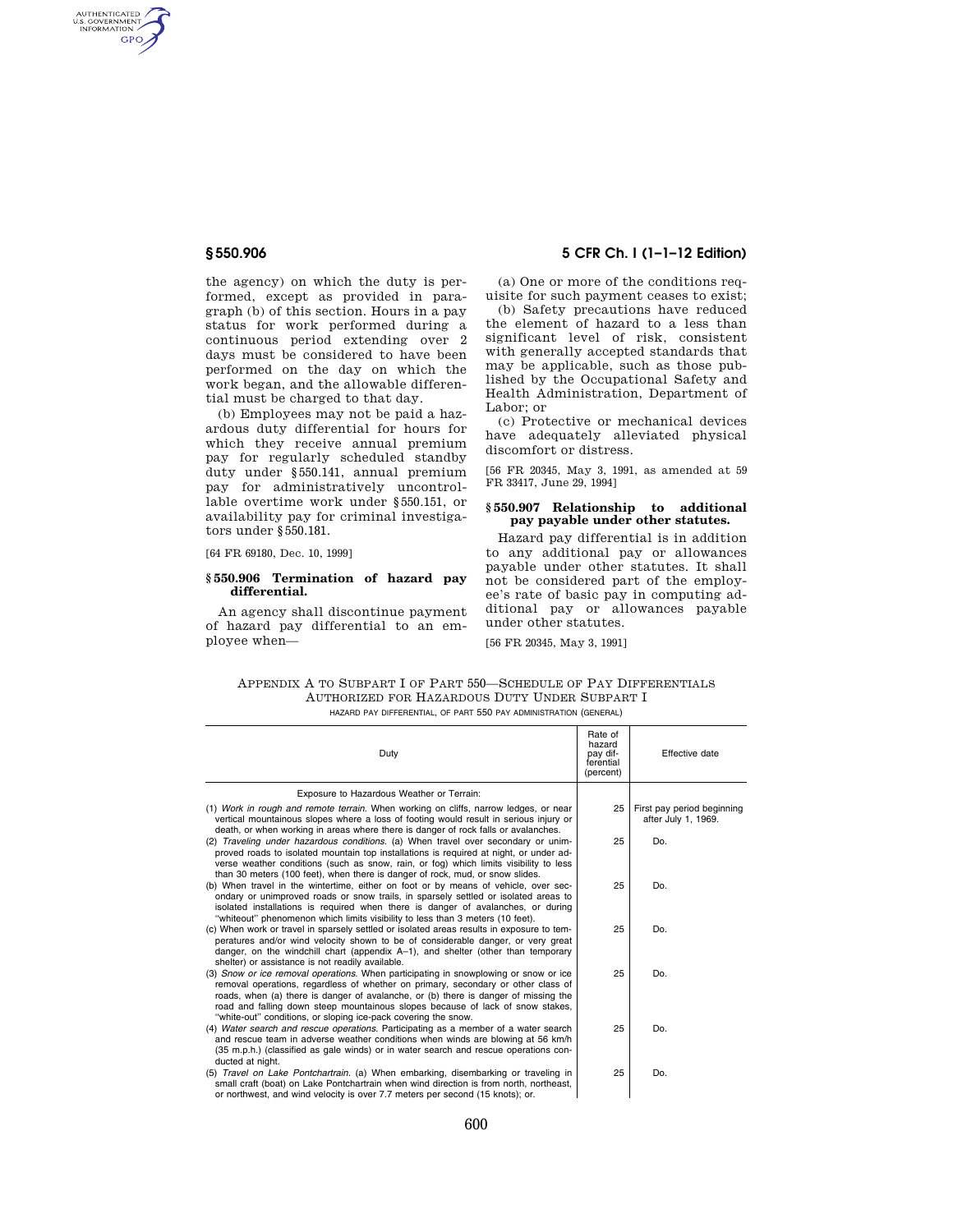# Office of Personnel Management Pt. 550, Subpt. I, App. A

HAZARD PAY DIFFERENTIAL, OF PART 550 PAY ADMINISTRATION (GENERAL)

| Duty                                                                                                                                                                                                                                                                                                                                                                                                                                                                                                                              | Rate of<br>hazard<br>pay dif-<br>ferential<br>(percent) | Effective date                                                     |
|-----------------------------------------------------------------------------------------------------------------------------------------------------------------------------------------------------------------------------------------------------------------------------------------------------------------------------------------------------------------------------------------------------------------------------------------------------------------------------------------------------------------------------------|---------------------------------------------------------|--------------------------------------------------------------------|
| (b) When travelling in small crafts, where craft is not radar equipped, on Lake Pont-<br>chartrain is necessary due to emergency or unavoidable conditions and the trip is<br>made in a dense fog under fog run procedures.<br>(6) Hazardous boarding or leaving of vessels. When duties (a), (b), or (c) are per-                                                                                                                                                                                                                | 25                                                      | Do.                                                                |
| formed under adverse conditions of foul weather, ice, or night and when the sea<br>state is high (0.9 meter (3 feet) and above):<br>(a) Boarding or leaving vessels at sea or standing offshore during lightering or per-<br>sonnel transfer operations.<br>(b) Boarding, leaving, or transferring equipment between small boats or rafts and<br>steep, rocky, or coral surrounded shorelines.                                                                                                                                    | 25                                                      | First pay period beginning<br>after May 7, 1970.                   |
| (c) Transferring equipment between a small boat and rudimentary dock by improvised<br>or temporary facility such as an unfastened plank leading from boat to dock.<br>(7) Small craft tests under unsafe sea conditions. Conducting craft tests to determine<br>the seakeeping characteristics of small craft in a seaway when U.S. storm warnings<br>normally indicate unsafe seas for a particular size craft.                                                                                                                  | 25                                                      | First pay period beginning<br>on or after Sept. 28,<br>1972.       |
| (8) Working on a drifting sea ice floe. When the job requires that the work be per-<br>formed out on sea ice, e.g., installing scientific instruments and making observations<br>for research purposes.                                                                                                                                                                                                                                                                                                                           | 25                                                      | First pay period beginning<br>after March 16, 1973.                |
| Exposure to Physiological Hazards:<br>(1) Pressurechamber subject. (a) Participating as a subject in diving research tests<br>which seek to establish limits for safe pressure profiles by working in a pressure<br>chamber simulating diving or, as an observer to the test or as a technician assem-<br>bling underwater mock-up components for the test, when the observer or technician<br>is exposed to high pressure gas piping systems, gas cylinders, and pumping devices<br>which are susceptible to explosive ruptures. | 25                                                      | Do.                                                                |
| (b) Working in pressurized sonar domes. Performing checkout of sonar system after<br>sonar dome has been pressurized. This may include such duties as changing trans-<br>ducer elements, setting of transducer turntables, checking of cables, piping, valves,<br>circuits, underwater telephone, and pressurization plugs.                                                                                                                                                                                                       | 8                                                       | First pay period beginning<br>after Feb. 16, 1975.                 |
| (c) Working in nonpressurized sonar domes that are a part of an underwater system.<br>Performing certification pretrial inspections, involving such duties as calibrating, ad-<br>justing, and photographing equipment, in limited space and with limited egress.                                                                                                                                                                                                                                                                 | 4                                                       | First pay period beginning<br>after Feb. 16, 1975.                 |
| (2) Simulated altitude chamber subjects. Observers. Participating in simulated altitude<br>studies ranging from 5500 to 45,700 meters (18,000 to 150,000 feet) either as sub-<br>ject or as observer exposed to the same conditions as the subject.                                                                                                                                                                                                                                                                               | 25                                                      | Do.                                                                |
| (3) Centrifuge subjects. Participating as subject in centrifuge studies involving elevated<br>G forces above the level of 49 meters per second <sup>2</sup> (5 G's) whether or not at re-<br>duced atmospheric pressure.                                                                                                                                                                                                                                                                                                          | 25                                                      | Do.                                                                |
| (4) Rotational flight simulator subject. Participating as a subject in a Rotational Flight<br>Simulator in studies involving continuous rotation in one axis through 360° or in a<br>combination of any axes through 360° at rotation rates greater than 15 r.p.m. for pe-<br>riods exceeding three minutes.                                                                                                                                                                                                                      | 25                                                      | First pay period beginning<br>after July 1, 1969.                  |
| Hot Work-Working in confined spaces wherein the employee is subject to tempera-<br>tures in excess of 43 $^{\circ}$ C (110 $^{\circ}$ F).<br>(5) Environmental thermal-chamber tests: Subjects and observers exposed to the haz-<br>ards and physical hardships of an environmental chamber-thermal test which simu-<br>lates adverse weather or sea conditions such as the exposure to subzero tempera-<br>tures; high heat and humidiity; and cold water, spray, wind, and wave action.                                         | 4<br>25                                                 | First pay period beginning<br>after Feb. 16, 1975.<br>May 4, 1988. |
| (6) Working at high altitudes. Performing work at a land-based worksite more than<br>3900 meters (12,795 feet) in altitude, provided the employee is required to commute<br>to the worksite on the same day from a substantially lower altitude under cir-<br>cumstances in which the rapid change in altitude may result in acclimation problems                                                                                                                                                                                 | 8                                                       | January 11, 1999.                                                  |
| Exposure to Hazardous Agents, work with or in close proximity to:<br>(1) Explosive or incendiary materials. Explosive or incendiary materials which are un-                                                                                                                                                                                                                                                                                                                                                                       | 25                                                      | First pay period beginning                                         |
| stable and highly sensitive.<br>(2) At-sea shock and vibration tests. Arming explosive charges and/or working with, or<br>in close proximity to, explosive armed charges in connection with at-sea shock and                                                                                                                                                                                                                                                                                                                      | 25                                                      | after July 1, 1969.<br>Do.                                         |
| vibration tests of naval vessels, machinery, equipment and supplies.<br>(3) Toxic chemical materials. Toxic chemical materials when there is a possibility of                                                                                                                                                                                                                                                                                                                                                                     | 25                                                      | Do.                                                                |
| leakage or spillage.<br>(4) Fire retardant materials tests. Conducting tests on fire retardant materials when the                                                                                                                                                                                                                                                                                                                                                                                                                 | 25                                                      | Do.                                                                |
| tests are performed in ventilation restricted rooms where the atmosphere is continu-<br>ously contaminated by obnoxious odors and smoke which causes irritation to the<br>eyes and respiratory tract.                                                                                                                                                                                                                                                                                                                             |                                                         |                                                                    |
| (5) Virulent biologicals. Materials of micro-organic nature which when introduced into<br>the body are likely to cause serious disease or fatality and for which protective de-<br>vices do not afford complete protection.                                                                                                                                                                                                                                                                                                       | 25                                                      | Do.                                                                |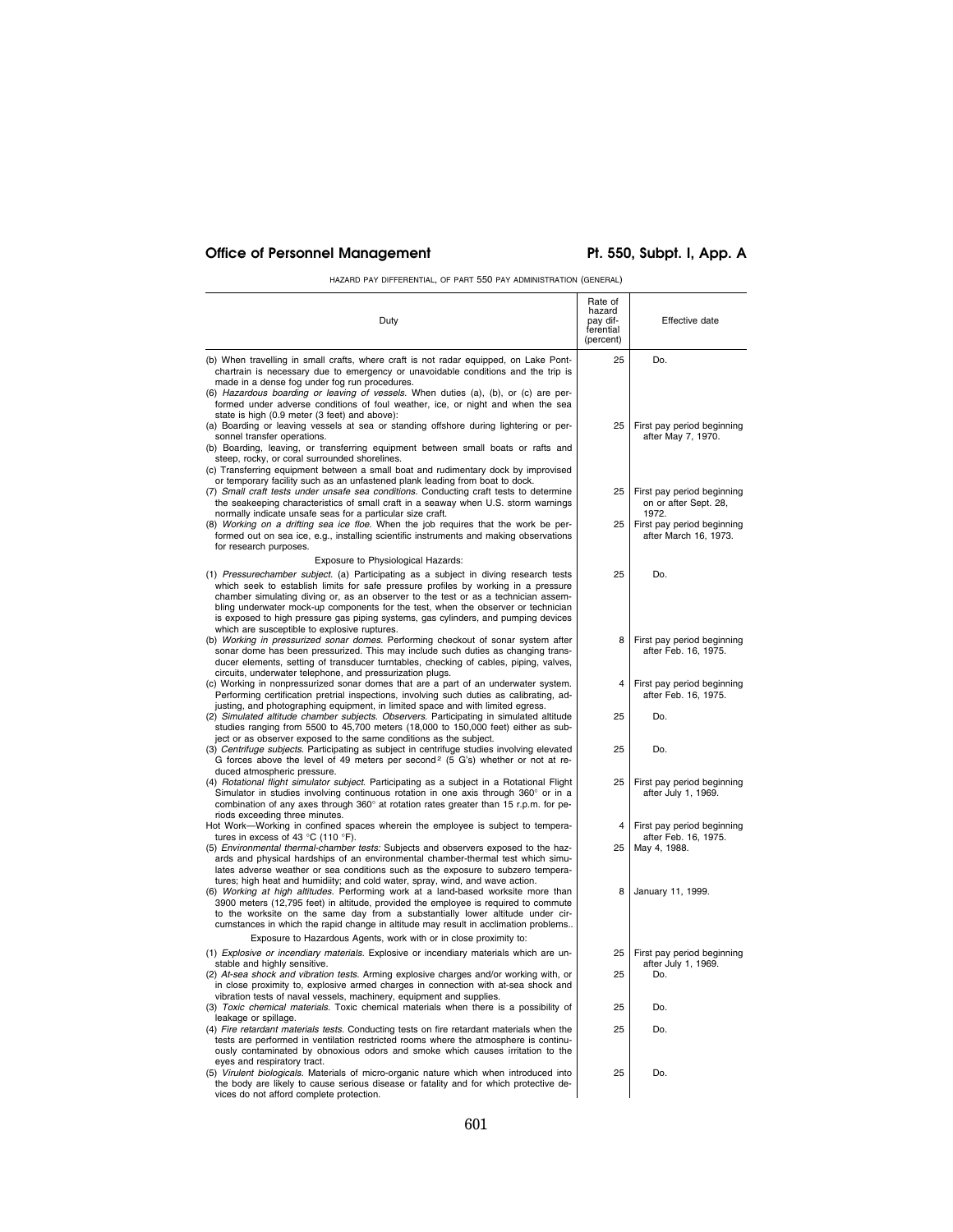# **Pt. 550, Subpt. I, App. A 5 CFR Ch. I (1–1–12 Edition)**

HAZARD PAY DIFFERENTIAL, OF PART 550 PAY ADMINISTRATION (GENERAL)

| Duty                                                                                                                                                                                                                                                                                                                                                                                                                                                                                                                                                                                      | Rate of<br>hazard<br>pay dif-<br>ferential<br>(percent) | Effective date                                    |
|-------------------------------------------------------------------------------------------------------------------------------------------------------------------------------------------------------------------------------------------------------------------------------------------------------------------------------------------------------------------------------------------------------------------------------------------------------------------------------------------------------------------------------------------------------------------------------------------|---------------------------------------------------------|---------------------------------------------------|
| (6) Asbestos. Significant risk of exposure to airborne concentrations of asbestos fibers<br>in excess of the permissible exposure limits (PELS) in the standard for asbestos pro-<br>vided in title 29, Code of Federal Regulations, §§ 1910.1001 or 1926.58, when the<br>risk of exposure is directly connected with the performance of assigned duties. Reg-<br>ulatory changes in §1910.1001 or 1926.58 are hereby incorporated in and made a<br>part of this category, effective on the first day of the first pay period beginning on or<br>after the effective date of the changes. | 8                                                       | June 8, 1993                                      |
| Participating in Liquid Missile Propulsion Tests and Certain Solid Propulsion<br>Operations:                                                                                                                                                                                                                                                                                                                                                                                                                                                                                              |                                                         |                                                   |
| (1) Tanking and detanking. Tanking or detanking operations of a missile or the test<br>stand "run" bottles with liquid propellants.                                                                                                                                                                                                                                                                                                                                                                                                                                                       | 25                                                      | First pay period beginning<br>after July 1, 1969. |
| (2) Hoisting a tanked missile. Hoisting a tanked missile or a solid propellant propulsion<br>system into and/or over the test stand.                                                                                                                                                                                                                                                                                                                                                                                                                                                      | 25                                                      | Do.                                               |
| (3) Pressure tests. Pressure tests on loaded missiles, missile tanks, or run bottles dur-<br>ing prefire preparations.                                                                                                                                                                                                                                                                                                                                                                                                                                                                    | 25                                                      | Do.                                               |
| (4) Test stand tests. Test stand operations on loaded missiles under environmental<br>conditions where the high or low temperatures could cause a failure of a critical com-<br>ponent.                                                                                                                                                                                                                                                                                                                                                                                                   | 25                                                      | Do.                                               |
| (5) Disassembly and breakdown. Disassembly and breakdown of a contaminated mis-<br>sile system or test stand plumbing after test.                                                                                                                                                                                                                                                                                                                                                                                                                                                         | 25                                                      | Do.                                               |
| (6) "Go" condition test stand work. Working on any test stand above the 15-meter (50-<br>foot) level or any stand work while the system is in a "go" condition.                                                                                                                                                                                                                                                                                                                                                                                                                           | 25                                                      | Do.                                               |
| (7) Arming and dearming propulsion systems. Arming, dearming or the installation and/<br>or removal of any squib, explosive device, or a component thereof connected to, or<br>part of, any live or potentially expended liquid or solid propulsion system.                                                                                                                                                                                                                                                                                                                               | 25                                                      | Do.                                               |
| (8) Demolition and destruct tests. Demolition, hazards classification, or destruct type<br>tests where the specimen is nonstandard and/or unproven and the test techniques<br>do not conform to standard or proven procedures.                                                                                                                                                                                                                                                                                                                                                            | 25                                                      | Do.                                               |
| Work in Fuel Storage Tanks:                                                                                                                                                                                                                                                                                                                                                                                                                                                                                                                                                               |                                                         |                                                   |
| When inspecting, cleaning or repairing fuel storage tanks where there is no ready ac-<br>cess to an exit, under conditions requiring a breathing apparatus because all or part<br>of the oxygen in the atmosphere has been displaced by toxic vapors or gas, and fail-<br>ure of the breathing apparatus would result in serious injury or death within the time<br>required to leave the tank.<br>Firefighting:                                                                                                                                                                          | 25                                                      | Do.                                               |
| (1) Forest and range fires. Participating as a member of a firefighting crew in fighting                                                                                                                                                                                                                                                                                                                                                                                                                                                                                                  | 25                                                      | Do.                                               |
| forest and range fires on the fireline.<br>(2) Equipment, installation, or building fires. Participating as an emergency member of<br>a firefighting crew in fighting fires of equipment, installations, or buildings.                                                                                                                                                                                                                                                                                                                                                                    | 25                                                      | Do.                                               |
| (3) In-water under-pier firefighting operations. Participating in in-water under-pier fire-<br>fighting operations (involving hazards beyond those normally encountered in fire-<br>fighting on land, e.g., strong currents, cold water temperature, etc.).                                                                                                                                                                                                                                                                                                                               | 25                                                      | Do.                                               |
| Work in Open Trenches:                                                                                                                                                                                                                                                                                                                                                                                                                                                                                                                                                                    |                                                         |                                                   |
| Work in an open trench 4.6 meters (15 feet) or more deep until proper shoring has<br>been installed.                                                                                                                                                                                                                                                                                                                                                                                                                                                                                      | 25                                                      | Do.                                               |
| Underground Work:                                                                                                                                                                                                                                                                                                                                                                                                                                                                                                                                                                         |                                                         |                                                   |
| Work underground performed in the construction of tunnels and shafts, and the inspec-<br>tion of such underground construction, until the necessary lining of the shaft or tun-<br>nel has eliminated the hazard.                                                                                                                                                                                                                                                                                                                                                                         | 25                                                      | Do.                                               |
| Underwater Duty:                                                                                                                                                                                                                                                                                                                                                                                                                                                                                                                                                                          |                                                         |                                                   |
| (1) Submerged submarine or deep research vehicle. Duty aboard a submarine or deep<br>research vehicle when it submerges.                                                                                                                                                                                                                                                                                                                                                                                                                                                                  | 25                                                      | Do.                                               |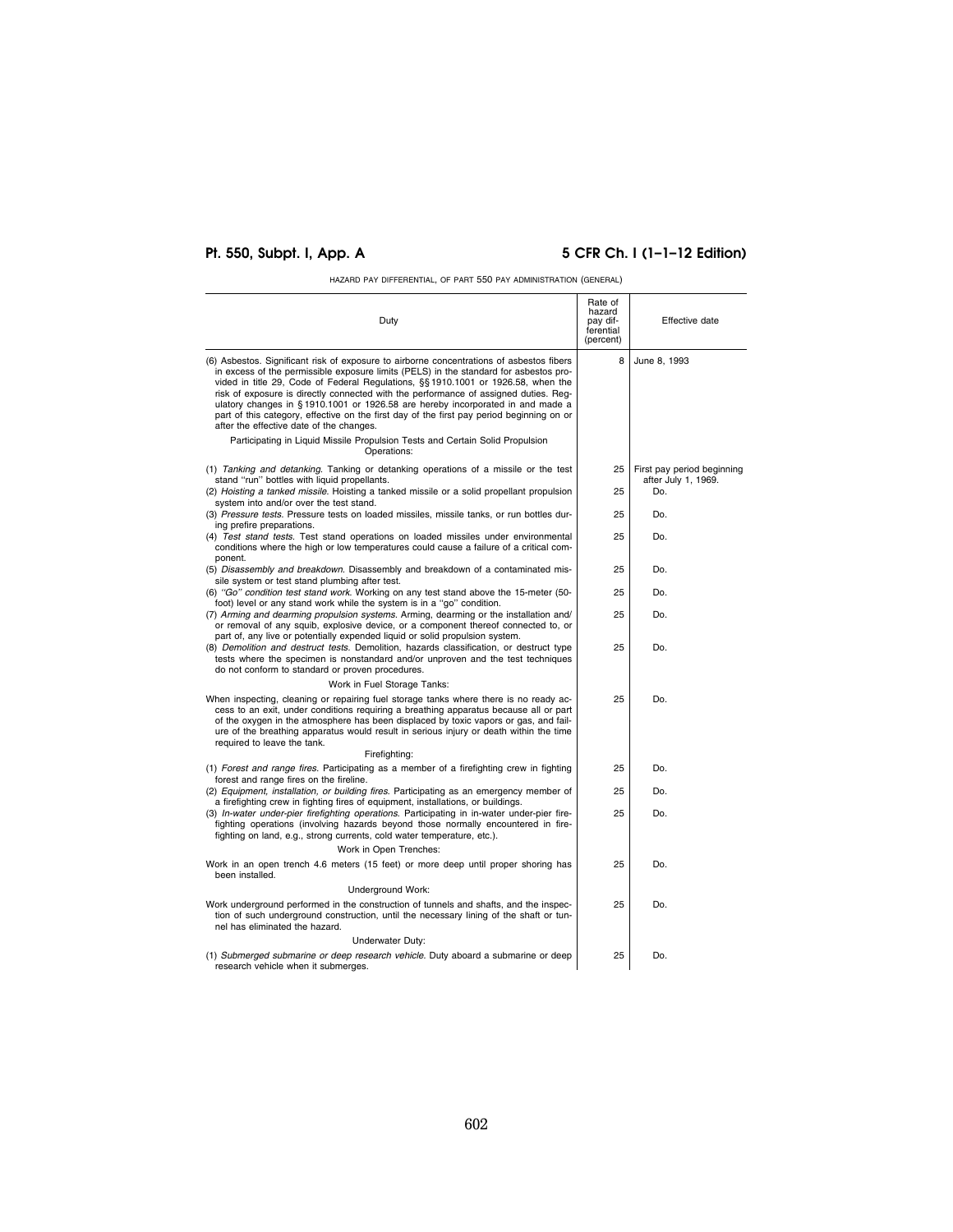# Office of Personnel Management Pt. 550, Subpt. I, App. A

HAZARD PAY DIFFERENTIAL, OF PART 550 PAY ADMINISTRATION (GENERAL)

| Duty                                                                                                                                                                                                                                                                                                                                                                                                             | Rate of<br>hazard<br>pay dif-<br>ferential<br>(percent) | Effective date                                    |
|------------------------------------------------------------------------------------------------------------------------------------------------------------------------------------------------------------------------------------------------------------------------------------------------------------------------------------------------------------------------------------------------------------------|---------------------------------------------------------|---------------------------------------------------|
| (2) Diving. Diving, including SCUBA (self-contained underwater breathing apparatus)<br>diving, required in scientific and engineering pursuits, or search and rescue oper-<br>ations, when:                                                                                                                                                                                                                      | 25                                                      | Do.                                               |
| (a) at a depth of 6 meters (20 feet) or more below the surface; or,<br>(b) visibility is restricted; or,                                                                                                                                                                                                                                                                                                         |                                                         |                                                   |
| (c) in rapidly flowing or cold water; or,<br>(d) vertical access to the surface is restricted by ice, rock, or other structure; or,<br>(e) testing or working with hardware which presents special hazards (such as work with<br>high voltage equipment or work with underwater mockup components in an under-<br>water space simulation study).                                                                 |                                                         |                                                   |
| Sea Duty Aboard Deep Research Vessels:                                                                                                                                                                                                                                                                                                                                                                           |                                                         |                                                   |
| Participating in sea duty wherein the team member is engaged in handling equipment<br>on or over the side of the vessel when the sea-state is high (6.2 meter-per-second<br>winds (12-knot winds) and 0.9-meter waves (3-foot waves) and the work is done on<br>deck in relatively unprotected areas.                                                                                                            | 25                                                      | Do.                                               |
| Collection of Aircraft Approach and Landing Environmental Data:                                                                                                                                                                                                                                                                                                                                                  |                                                         |                                                   |
| When operating or monitoring camera equipment adjacent to flight deck in the area of<br>maximum hazard during landing sequence while conducting photographic surveys<br>aboard aircraft carriers during periods of heavy aircraft operations.                                                                                                                                                                    | 25                                                      | First pay period beginning<br>after July 1, 1969. |
| Experimental Landing/Recovery Equipment Tests:                                                                                                                                                                                                                                                                                                                                                                   |                                                         |                                                   |
| Participating in tests of experimental or prototype landing and recovery equipment<br>where personnel are required to serve as test subjects in spacecraft being dropped<br>into the sea or laboratory tanks.                                                                                                                                                                                                    | 25                                                      | Do.                                               |
| Land Impact or Pad Abort of Space Vehicle:                                                                                                                                                                                                                                                                                                                                                                       |                                                         |                                                   |
| Actual participating in dearming and safing explosive ordinance, toxic propellant and<br>high pressure vessels on vehicles that have land impacted or on vehicles on the<br>launch pad that have reached a point in the countdown where no remote means are<br>available for returning the vehicle to a safe condition.                                                                                          | 25                                                      | Do.                                               |
| Height Work:                                                                                                                                                                                                                                                                                                                                                                                                     |                                                         |                                                   |
| Working on any structure of at least 15 meters (50 feet) above the base level, ground,<br>deck, floor, roof, etc., under open conditions, if the structure is unstable or if scaf-<br>folding guards or other suitable protective facilities are not used, or if performed<br>under adverse conditions such as snow, sleet, ice on walking surfaces, darkness,<br>lightning, steady rain, or high wind velocity. | 25                                                      | Do.                                               |
| Flying, participating in:                                                                                                                                                                                                                                                                                                                                                                                        |                                                         |                                                   |
| (1) Pilot proficiency training. Flights for pilot proficiency training in aircraft new to the<br>pilot under simulated emergency conditions which parallel conditions encountered in<br>performing flight tests.                                                                                                                                                                                                 | 25                                                      | Do.                                               |
| (2) Delivery of new aircraft for flight testing. Flights to deliver aircraft which has been<br>prepared for one-time flight without being test flown prior to delivery flight.                                                                                                                                                                                                                                   | 25                                                      | Do.                                               |
| (3) Test flights of new modified, or repaired aircraft. Test flights of a new or repaired<br>aircraft or modified aircraft when the modification may affect the flight characteristics<br>of the aircraft.                                                                                                                                                                                                       | 25                                                      | Do.                                               |
| (4) Reduced gravity-parabolic arc flights-subjects/observers. Reduced gravity flight<br>testing in an aircraft flying a parabolic flight path and providing a testing environment<br>ranging from weightlessness up through $+20$ meters per second <sup>2</sup> ( $+2$ gravity condi-<br>tions).                                                                                                                | 25                                                      | Do.                                               |
| (5) Launch and recovery. Test flights involving launch and recovery aboard an aircraft                                                                                                                                                                                                                                                                                                                           | 25                                                      | Do.                                               |
| carrier.<br>(6) Limited control flights. Flights undertaken under unusual and adverse conditions<br>(such as extreme weather, maximum load or overload, limited visibility, extreme tur-<br>bulence, or low level flights involving fixed or tactical patterns) which threaten or se-<br>verely limit control of the aircraft.                                                                                   | 25                                                      | Do.                                               |
| (7) Flight tests of expandable aircraft tires. Landing to test aircraft tires designed to de-<br>flate upon retraction, undertaken to appraise the normal deflate-reinflate cycle and<br>also to evaluate the capability to make a satisfactory landing with the tires deflated.                                                                                                                                 | 25                                                      | Do.                                               |
| (8) Landing and taking-off in polar areas. Landing in polar areas on unprepared snow<br>or ice surfaces and/or taking-off under the same conditions.<br>Experimental Parachute Jumps:                                                                                                                                                                                                                            | 25                                                      | Do.                                               |
| Participating as a jumper in field exercises to test and evaluate new types of jumping<br>equipment and/or jumping techniques.                                                                                                                                                                                                                                                                                   | 25                                                      | Do.                                               |
| Ground Work Beneath Hovering Helicopter:<br>Participating in ground operations to attach external load to helicopter hovering just<br>overhead.                                                                                                                                                                                                                                                                  | 25                                                      | Do.                                               |